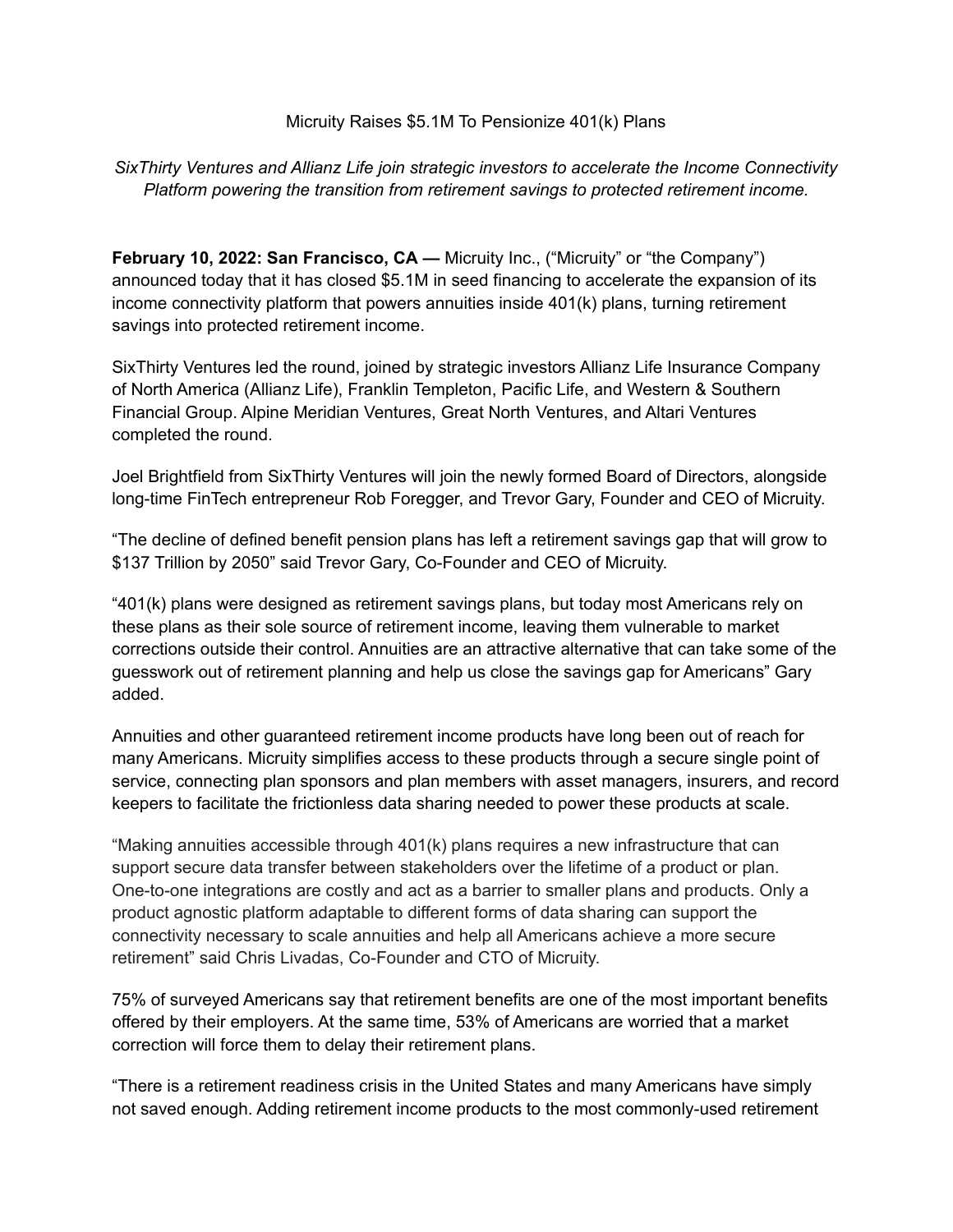savings vehicle is a natural progression for the defined contribution marketplace that can help Americans realize a more secure retirement," said Joel Brightfield, Principal at SixThirty Ventures and newly appointed Member of the Board of Directors, Micruity.

"Delivering on the promise of a more financially secure retirement requires a new foundational technology infrastructure that enables connectivity across the ecosystem, at scale. And Micruity is leading the way" Brightfield added

For the past two years, Micruity has been working closely with industry leaders as part of a paid proof-of-concept program. Several of those participants have joined this funding round, including Allianz Life, Pacific Life, and Franklin Templeton.

"We are excited to take this next step in our relationship with Micruity as part of their mission to close the retirement savings gap" said Matt Gray, Head of Employer Markets, Allianz Life. "In building the technology infrastructure that connects all participants in the annuity ecosystem, Micruity lets us focus on building lifetime income products that help people manage risks in retirement."

"Micruity makes it possible to scale record keeping relationships across the defined contribution plan ecosystem. By automating data collection and transfer, Micruity simplifies administration and minimizes the technical resources required to operate decumulation products", said Drew Carrington, Head of Institutional DC for Franklin Templeton. "Micruity is a startup company in the Silicon Valley FinTech Incubator program founded by Franklin Templeton. We are excited to be early-stage investors in and adopters of Micruity's income connectivity solution," added Joe Boerio, Chief Risk & Transformation Officer, Franklin Templeton.

"Pacific Life is excited to bring more than 150 years of strength, stability, and innovation to the guaranteed lifetime income space," said Abhinav Dendukuri, Head of Stable Value and DC Lifetime Income with Pacific Life. "This strategic investment represents our commitment to providing innovative solutions to our clients. In addition, we expect Micruity's talented team and tech-forward platform to further accelerate the adoption of lifetime income solutions across the defined contribution ecosystem," Dendukuri added.

"Annuities can play a critical role when it comes to our customers' financial planning, in particular their retirement planning," said Jim Vance, Co-Chief Investment Officer at Western & Southern Financial Group. "Our relationship with Micruity, a leader in the annuity ecosystem, will help us provide our customers with the tools and products they need to simplify and manage their financial planning for a long and comfortable retirement."

Press inquiries: press@micruity.com

### About Micruity

Micruity is a financial technology infrastructure company on a mission to improve retirement income security. The Micruity Advanced Routing System (MARS™) facilitates frictionless data sharing between insurers, asset managers, and record keepers through a single point of service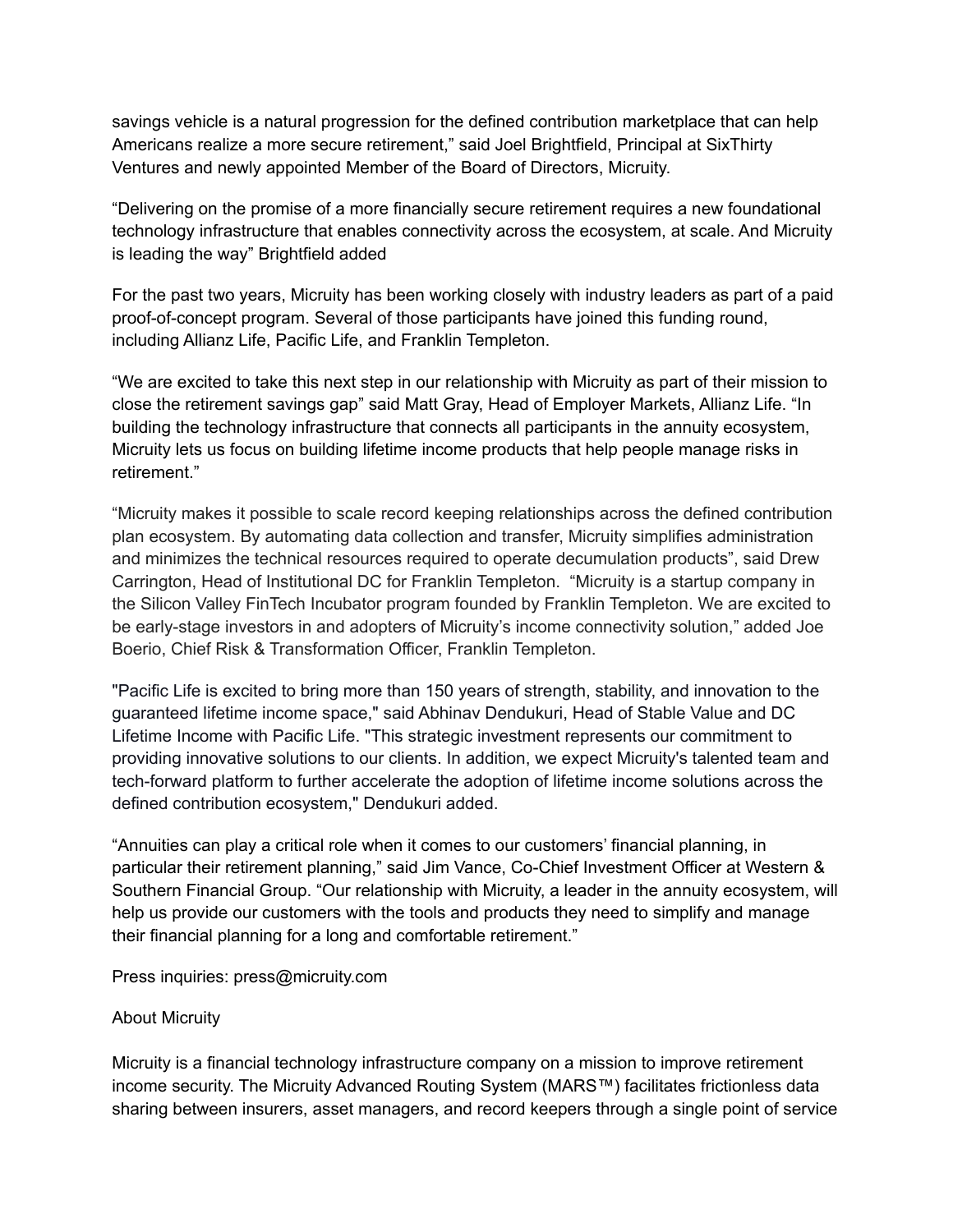that lowers the administrative burden for plan sponsors and enables them to turn retirement savings plans into retirement income plans at scale.

To learn more about how Micruity is transforming the retirement planning landscape, visit [www.micruity.com](http://www.micruity.com).

### About SixThirty Ventures

SixThirty is a global venture capital firm that works with the bold on big ideas in fintech, insurtech, privacy, and digital health. SixThirty believes collaboration is the heart of innovation and disruption. Their unique platform brings startups and institutions together to collaborate, creating a force multiplier for both. Learn more at [sixthirty.co.](http://sixthirty.co/)

## About Allianz Life Insurance Company of North America

Allianz Life [Insurance](http://www.allianzlife.com) Company of North America, one of the FORTUNE 100 Best Companies to Work For® and one of the Ethisphere World's Most Ethical Companies®, has been keeping its promises since 1896 by helping Americans achieve their retirement income and protection goals with a variety of annuity and life insurance products. In 2020, Allianz Life provided additional value to its policyholders via distributions of more than \$10.1 billion. As a leading provider of fixed index annuities, Allianz Life is part of Allianz SE, a global leader in the financial services industry with approximately 150,000 employees in more than 70 countries. Allianz Life is a proud sponsor of Allianz Field® in St. Paul, Minnesota, home of Major League Soccer's Minnesota United.

\*Allianz Life conducted an online survey, the 2021 Q4 Allianz Life Quarterly Market Perceptions Study, in December 2021 with a nationally representative sample of 1,004 respondents age 18+.

Guarantees are backed by the financial strength and claims-paying ability of the issuing company. Variable annuity guarantees do not apply to the performance of the variable subaccounts, which will fluctuate with market conditions.

Products are issued by Allianz Life Insurance Company of North America, 5701 Golden Hills Drive, Minneapolis, MN 55416-1297. Variable annuities are distributed by its affiliate, Allianz Life Financial Services, LLC, member FINRA.

### About Franklin Templeton

Franklin Resources, Inc. [NYSE:BEN] is a global investment management organization with subsidiaries operating as Franklin Templeton and serving clients in over 165 countries. Franklin Templeton's mission is to help clients achieve better outcomes through investment management expertise, wealth management and technology solutions. Through its specialist investment managers, the company brings extensive capabilities in equity, fixed income, multi-asset solutions and alternatives. With offices in more than 30 countries and approximately 1,300 investment professionals, the California-based company has 75 years of investment experience